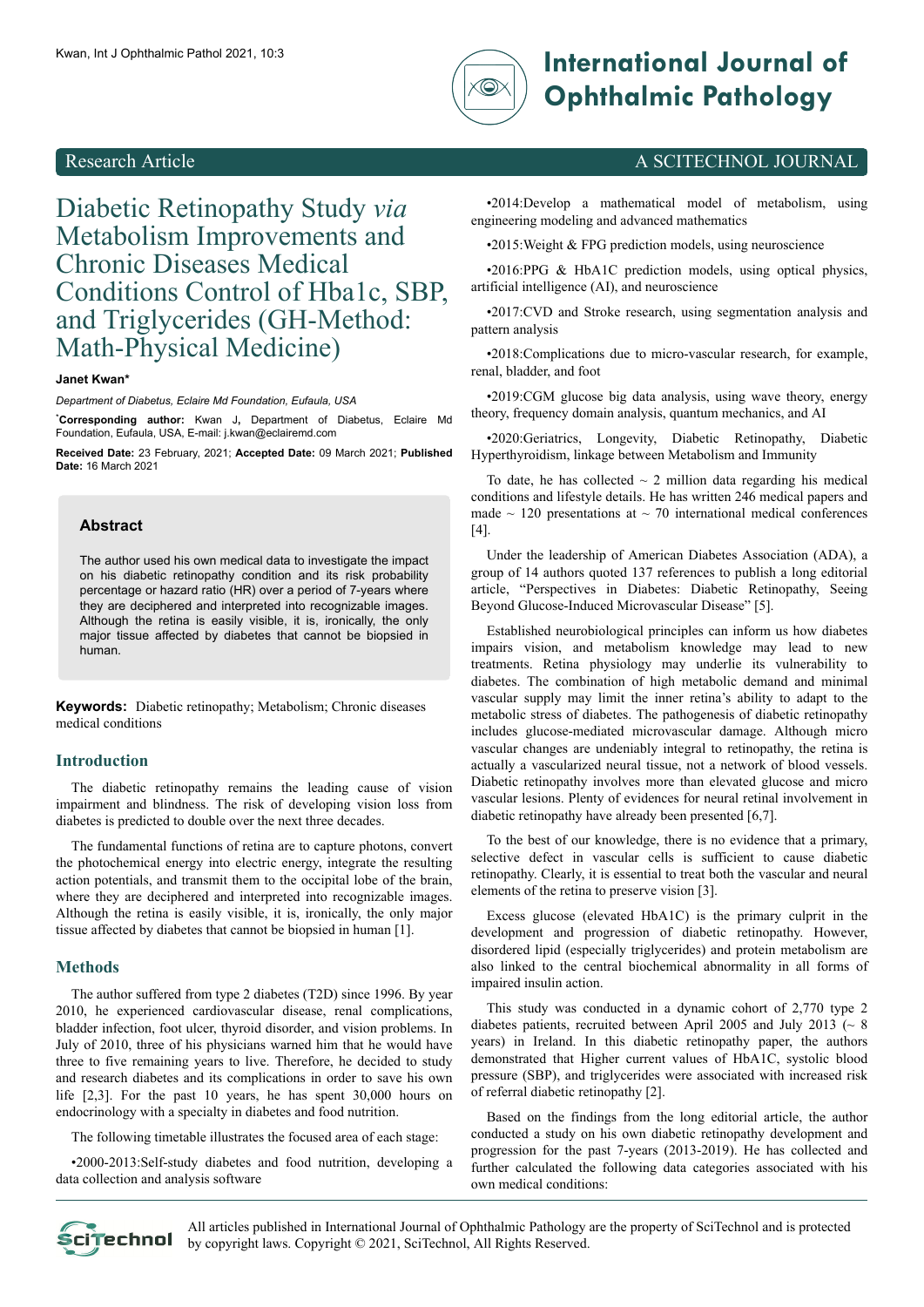Weight: 2 body weight, BMI

Glucose: 1 FPG, 3 PPG, 1 daily A1C

Blood Pressure: SBP, DBP, pulse

Lipid: Triglycerides, HDL, LDL

The data for the top three categories were collected (weight, glucose, and BP) or calculated (i.e. HbA1C, BMI and predicted glucoses) on a daily basis. However, his lipid results were obtained from 22 hospital lab-tests with an average testing period of every four months [8].

Initially, he listed his lab-tested Triglycerides data, and then extracted data from both measured HbA1C and SBP from his stored database to match the actual dates of his lab-test for triglycerides (a total of 22 dates). In summary, 38,385 data of these 2,555 days (7 years) were used in this study.

Next, he selected the following medical conditions as his baseline conditions (i.e. "normal conditions") for his risk probability analysis.

Triglycerides: 150 mg/dL

SBP: 120

HbA1C: 6.0%

Finally, he applied a linear regression analysis model with 7 different cases to conduct his numerical analysis [9].

In addition, he also applied Cox proportional-hazards regression model to conduct one more set of calculation. The Cox Hazard Model can be expressed as follows:

#### **Results**

Figure 1 shows his records of Triglyceride, SBP, and HbA1C, where his SBP curve is expressed with 90-days moving average data.

Established neurobiological principles can inform us how diabetes

impairs vision, and metabolism knowledge may lead to new treatments. Retina physiology may underlie its vulnerability to diabetes. The combination of high metabolic demand and minimal vascular supply may limit the inner retina's ability to adapt to the metabolic stress of diabetes. The pathogenesis of diabetic retinopathy includes glucose-mediated microvascular damage. Although micro vascular changes are undeniably integral to retinopathy, the retina is actually a vascularized neural tissue, not a network of blood vessels. Diabetic retinopathy involves more than elevated glucose and micro vascular lesions. Plenty of evidences for neural retinal involvement in diabetic retinopathy have already been presented [6,7].

This study was conducted in a dynamic cohort of 2,770 type 2 diabetes patients, recruited between April 2005 and July 2013 ( $\sim 8$ ) years) in Ireland. In this diabetic retinopathy paper, the authors demonstrated that Higher current values of HbA1C, systolic blood pressure (SBP), and triglycerides were associated with increased risk of referral diabetic retinopathy as shown in Figure 1 [2].



**Figure 1:** HbA1C, SBP, Triglycerides during 2013 – 2019.

After he matches the dates of both HbA1C and SBP with the actual lab-test dates of Triglycerides, he then normalized those daily medical values by using baseline or normal conditions. These original data and normalized results.

The author could not find the contribution margins (i.e. weighting factors) related to these three primary factors of diabetic retinopathy study (i.e. A1C, SBP, and Triglycerides) from the external references; therefore, he decided to conduct a sensitivity analysis by using a range of possible weighting factors. Figures 2, 3 and 4 reflect the operational results and his seven different cases of weighting factors [10-12].



**Figure 2:** Time series Line Chart of diabetic retinopathy risk probability % of 7 cases.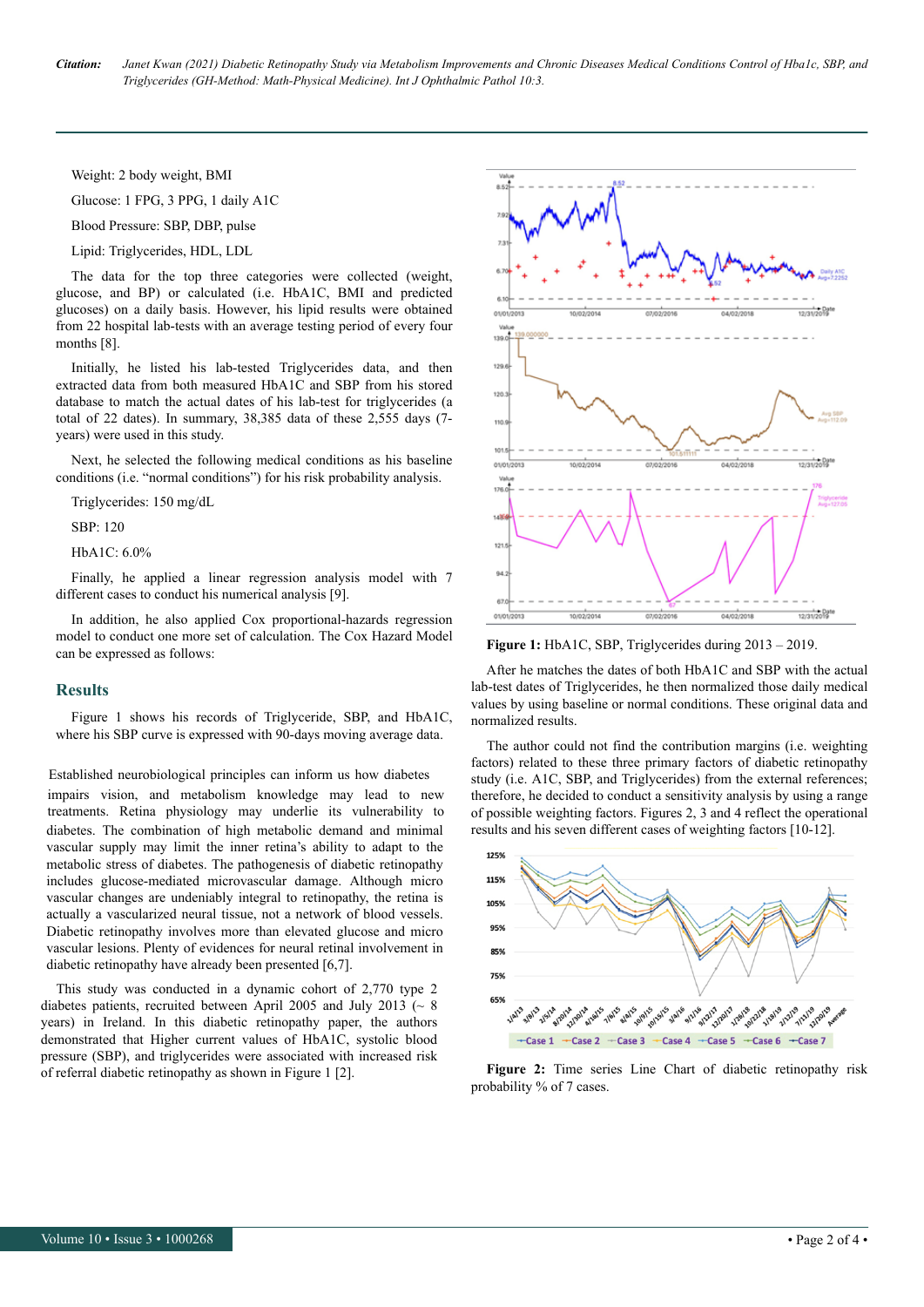

Figure 3: Bar Chart of diabetic retinopathy risk probability % of 7 cases.



**Figure 4:** Comparison of Case 6 between weighted risk probability (Sum) % and HR Model results.

Here is the list of these seven different weighting factors:

Case 1: Trig 33%, SBP 33%, A1C 33% (even distribution at 33% each)

Case 2: Trig 30%, SBP 30%, A1C 40% (A1C is slightly heavier, 40%)

Case 3: Trig 60%, SBP 20%, A1C 20% (Trig is the heaviest, 60%)

Case 4: Trig 20%, SBP 60%, A1C 20% (SBP is the heaviest, 60%)

Case 5: Trig 20%, SBP 20%, A1C 60% (A1C is the heaviest, 60%)

Case 6: Trig 20%, SBP 30%, A1C 50% (A1C is heavier, 50%)

Case 7: Trig 30%, SBP 36%, A1C 34% (using Ref. 2's HR findings as a clue or source)

From Figures 2, 3 and 4 we can observe the following conclusive phenomena:

(1) Upper bound: Both Case 5 (A1C 60%) and Case 6 (A1C 50%) have the highest risk probability % (106%-108%).

(2) Middle Ground: All of Case 7 (Ireland HR case), Case 1 (even distribution of 33% each), and Case 2 (A1C 40%) are within a range of moderate risk probability % (100-102%) .

(3) Lower Bound: Both Case 3 (Trig 60%) and Case 4 (SBP 60%) have the lowest risk probability % (94-98%).

Based on the author's medical data and personal feelings of his diabetic retinopathy conditions at different progression stages, the upper bound curves, Case 5 and Case 6, seem to be closely matched with the situation of his real conditions. On the opposite, the lower bound, Case 3 and Case 4, seem to be further apart from his real conditions.

Although lacking available medical test data, in general, he believes his overall diabetic retinopathy progression has slowed down for the past 7-years. His belief matched the trend of this set of curves.

Although both blood pressure and lipids share their responsibility of damaging the retina, based on this specific study, it seems that HbA1C plays a major role of his diabetic retinopathy conditions and developments.

In summary, he applied both linear regression analysis and Cox proportional-hazard model to calculate his "relative" risk probability % and his hazard ratio (HR) using 0.366 as its baseline. The comparison of these two approaches can be seen. Although the absolute values are slightly different on certain test dates, these two curves have an extremely high correlation coefficient (99.991%). These slight numerical differences are a result from HR Model utilizing exponential operation of the risk % value. The most important thing is that they demonstrate the relative risk probability % and relative hazard ratio (HR) of an upper bound Case 6 with an extremely high correlation [13,14].

#### **Conclusion**

From the diabetic retinopathy sensitivity regression analysis results, it appears that diabetes, in particular HbA1C, plays a more dominating role as the murderer, while both hypertension (SBP) and hyperlipidemia (Triglycerides) play supporting roles as the accomplices. It is no wonder that the medical community calls it diabetic retinopathy! Nevertheless, the combination of these three chronic diseases may definitely cause severe damage to the retina. Furthermore, as stated in Reference 1, diabetic retinopathy is not only a metabolic microvascular blood vessel issue, it is also a serious neuroscientific problem. The author strongly agrees with this viewpoint. In his recent research work of glucose, he has identified the amounts for both fasting and postprandial glucoses' production and timing are controlled by the brain and neuro-system. He has already proven previously that diabetes itself is also closely related to our brain and nervous system.

As pointed out in Reference 1, this particular study may shed some light on using an approach to strengthen metabolic conditions, combination of HbA1C, SBP, and triglycerides in order to improve existing conditions of diabetic retinopathy in the patient.

#### **References**

- 1. [Kondo M, Kiyomizu K, Goto F, Kitahara T, Imai T, et al. \(2015\)](https://hqlo.biomedcentral.com/articles/10.1186/s12955-015-0207-7) [Analysis of vestibular-balance symptoms according to symptom](https://hqlo.biomedcentral.com/articles/10.1186/s12955-015-0207-7) [duration: dimensionality of the Vertigo Symptom Scale-short](https://hqlo.biomedcentral.com/articles/10.1186/s12955-015-0207-7) [form. Health Qual Life Outcomes 13: 4.](https://hqlo.biomedcentral.com/articles/10.1186/s12955-015-0207-7)
- 2. [Zigmond AS, Snaith RP \(1983\) The hospital anxiety and](https://hqlo.biomedcentral.com/articles/10.1186/1477-7525-1-29) [depression scale. Acta Psychiatr Scand 67: 361-370.](https://hqlo.biomedcentral.com/articles/10.1186/1477-7525-1-29)
- 3. [Matsudaira T, Igarashi H, Kikuchi H, Kano R, Mitoma H, et al.](https://hqlo.biomedcentral.com/articles/10.1186/1477-7525-7-42) [\(2009\) Factor structure of the hospital anxiety and depression](https://hqlo.biomedcentral.com/articles/10.1186/1477-7525-7-42) [scale in japanese psychiatric outpatient and student populations.](https://hqlo.biomedcentral.com/articles/10.1186/1477-7525-7-42) [Health Qual Life Outcomes 7: 42.](https://hqlo.biomedcentral.com/articles/10.1186/1477-7525-7-42)